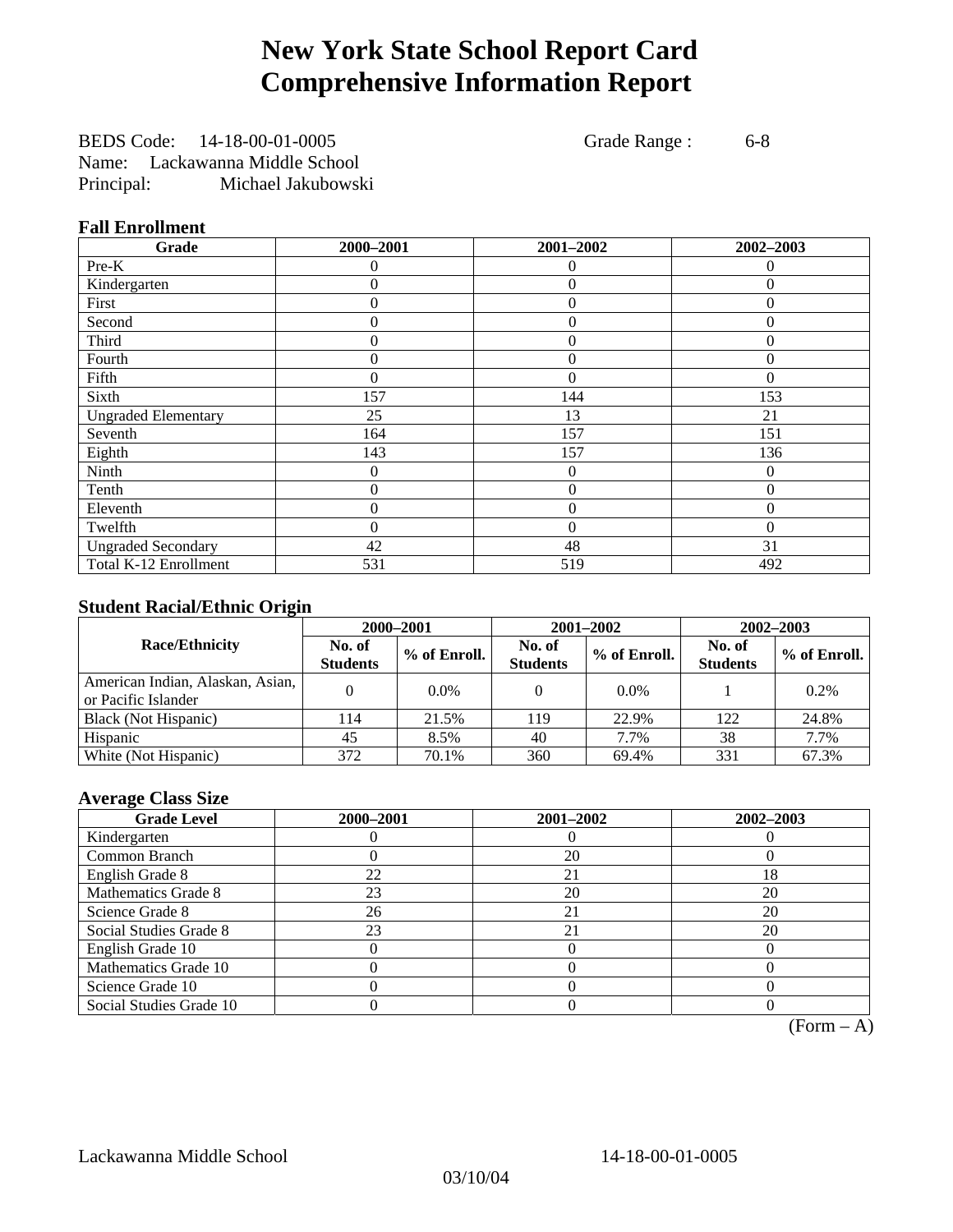#### **District Need to Resource Capacity Category**

| <b>N/RC Category</b> | <b>Description</b>                                                   |
|----------------------|----------------------------------------------------------------------|
|                      | This is an urban or suburban school district with high student needs |
|                      | in relation to district resource capacity.                           |

### **Similar School Group and Description**

| <b>Similar School Group</b> | <b>Description</b>                                                    |
|-----------------------------|-----------------------------------------------------------------------|
|                             | All schools in this group are middle level schools in urban or        |
| 27                          | suburban school districts with high student needs in relation to      |
|                             | district resources. The schools in this group are in the higher range |
|                             | of student needs for middle level schools in these districts.         |

All schools within the same N/RC category are divided into three similar school groups defined by the percentage of students in the school who are eligible for the free-lunch program and/or who are limited English proficient (also known as English language learners).

#### **Student Demographics Used To Determine Similar Schools Group**

|                                   | 2000-2001 |         | $2001 - 2002$ |         | $2002 - 2003$ |         |
|-----------------------------------|-----------|---------|---------------|---------|---------------|---------|
|                                   | Count     | Percent | Count         | Percent | Count         | Percent |
| <b>Limited English Proficient</b> |           | 5.1%    | 20            | 3.9%    |               | 4.3%    |
| <b>Eligible for Free Lunch</b>    | 325       | 61.2%   | 278           | 53.6%   | 245           | 49.8%   |

#### **Attendance and Suspension**

|                               | 1999–2000       |         |                 | 2000-2001 | $2001 - 2002$   |         |
|-------------------------------|-----------------|---------|-----------------|-----------|-----------------|---------|
|                               | No. of          | $%$ of  | No. of          | $%$ of    | No. of          | $%$ of  |
|                               | <b>Students</b> | Enroll. | <b>Students</b> | Enroll.   | <b>Students</b> | Enroll. |
| <b>Annual Attendance Rate</b> |                 | 94.1%   |                 | 94.3%     |                 | 94.2%   |
| <b>Student Suspensions</b>    | 64              | 12.6%   | 24              | 4.5%      | 76              | 14.6%   |

#### **Student Socioeconomic and Stability Indicators (Percent of Enrollment)**

|                          | 2000–2001 | $2001 - 2002$ | 2002-2003 |
|--------------------------|-----------|---------------|-----------|
| <b>Reduced Lunch</b>     | 14.5%     | 17.9%         | 15.0%     |
| <b>Public Assistance</b> | 71-80%    | 71-80%        | 71-80%    |
| <b>Student Stability</b> | 99%       | 98%           | 100%      |

#### **Staff Counts**

| Staff                                 | 2002-2003 |
|---------------------------------------|-----------|
| <b>Total Teachers</b>                 | 38        |
| <b>Total Other Professional Staff</b> |           |
| <b>Total Paraprofessionals</b>        | NΑ        |
| Teaching Out of Certification*        |           |
| Teachers with Temporary Licenses      |           |

\*Teaching out of certification more than on an incidental basis. Teachers with temporary licenses are also counted as teaching out of certification.

 $(Form - B)$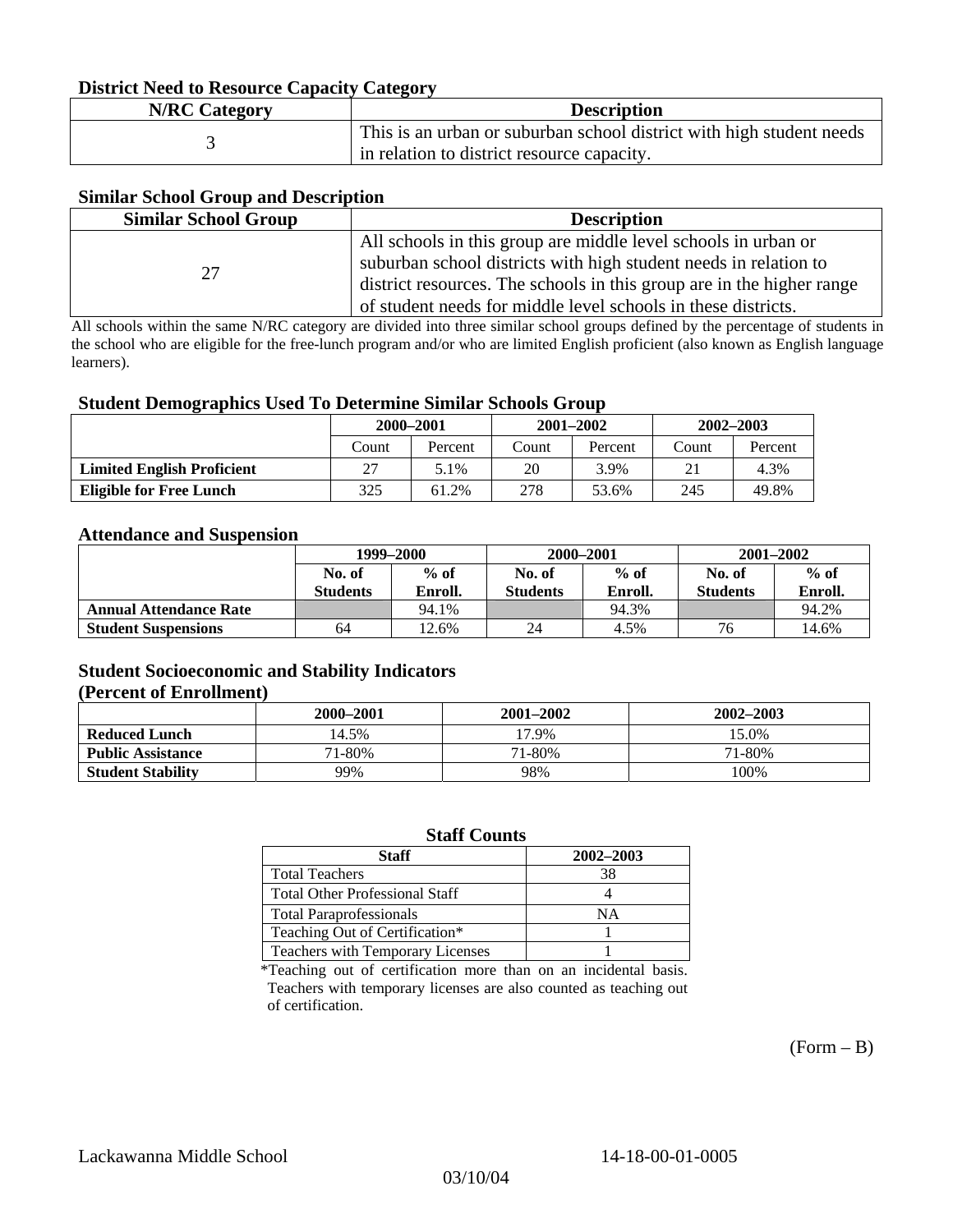# **High School Graduates and Noncompleters**

| ніді эспол этайнакі патінід кеденія вірюшая |                       |                                   |                                                    |                       |                                   |                                                    |                       |                                   |                                                    |
|---------------------------------------------|-----------------------|-----------------------------------|----------------------------------------------------|-----------------------|-----------------------------------|----------------------------------------------------|-----------------------|-----------------------------------|----------------------------------------------------|
|                                             | 2000-2001             |                                   |                                                    |                       | 2001-2002                         |                                                    | 2002-2003             |                                   |                                                    |
|                                             | <b>Total</b><br>Grads | <b>Regents</b><br><b>Diplomas</b> | $\frac{0}{0}$<br><b>Regents</b><br><b>Diplomas</b> | <b>Total</b><br>Grads | <b>Regents</b><br><b>Diplomas</b> | $\frac{6}{6}$<br><b>Regents</b><br><b>Diplomas</b> | <b>Total</b><br>Grads | <b>Regents</b><br><b>Diplomas</b> | $\frac{0}{0}$<br><b>Regents</b><br><b>Diplomas</b> |
| General<br>Education                        |                       |                                   | 0%                                                 | 0                     |                                   | 0%                                                 | $\theta$              |                                   | 0%                                                 |
| Students with<br><b>Disabilities</b>        |                       |                                   | 0%                                                 | 0                     | $\theta$                          | 0%                                                 | $\theta$              |                                   | 0%                                                 |
| All Students                                |                       |                                   | 0%                                                 |                       |                                   | 0%                                                 |                       |                                   | 0%                                                 |

### **High School Graduates Earning Regents Diplomas\***

\*Only students awarded local diplomas (including local diplomas with Regents endorsements) are counted as high school graduates. Because of a change in data collection procedures during the 2001–2002 school year, diploma counts and percentage of graduates earning Regents diplomas are not necessarily comparable between years. Data for the 2000-2001 school year include January, June and August 2001 graduates; data for the 2001-2002 school year include January and June 2002 graduates; data for the 2002–2003 school year include August 2002 and January and June 2003 graduates.

### **Distribution of 2002–2003 Graduates (All Students)**

|               | To 4-vear<br>College | To 2-vear<br>College | <b>To Other Post-</b><br><b>Secondary</b> | <b>To the Military</b> | <b>Employment</b> | Other |
|---------------|----------------------|----------------------|-------------------------------------------|------------------------|-------------------|-------|
| <b>Number</b> |                      |                      |                                           |                        |                   |       |
| Percent       | 0%                   | 0%                   | 0%                                        | 0%                     | 0%                | 0%    |

#### **Number of High School Completers with Disabilities in 2002–2003**

| Graduates*<br>(a) | <b>Regents</b><br><b>Diplomas</b><br>b) | <b>IEP Diplomas</b><br>or Certificates<br>'c) | All 2002-2003<br><b>Completers</b><br>(a+c) |
|-------------------|-----------------------------------------|-----------------------------------------------|---------------------------------------------|
|                   |                                         |                                               |                                             |

\*Local Diplomas (including local diplomas with Regents endorsements)

#### **High School Noncompletion Rates**

|                     |                            | 2000-2001       |         | 2001-2002       |         | 2002-2003       |         |
|---------------------|----------------------------|-----------------|---------|-----------------|---------|-----------------|---------|
|                     |                            | No. of          | $%$ of  | No. of          | $%$ of  | No. of          | $%$ of  |
|                     |                            | <b>Students</b> | Enroll. | <b>Students</b> | Enroll. | <b>Students</b> | Enroll. |
| General-            | Dropped Out                |                 |         | $\theta$        |         | $\theta$        |         |
| <b>Education</b>    | Entered GED Program*       |                 |         | $\theta$        |         | $\theta$        |         |
| <b>Students</b>     | <b>Total Noncompleters</b> |                 |         |                 |         | 0               |         |
| <b>Students</b>     | Dropped Out                |                 |         | 0               |         | 0               |         |
| with                | Entered GED Program*       |                 |         |                 |         | $\theta$        |         |
| <b>Disabilities</b> | <b>Total Noncompleters</b> |                 |         |                 |         | 0               |         |
| All                 | Dropped Out                |                 | $0.0\%$ |                 | $0.0\%$ | $\theta$        | $0.0\%$ |
| <b>Students</b>     | Entered GED Program*       | $\Omega$        | $0.0\%$ | 0               | $0.0\%$ | 0               | $0.0\%$ |
|                     | <b>Total Noncompleters</b> |                 | $0.0\%$ |                 | $0.0\%$ |                 | $0.0\%$ |

\*The number and percentage of students who left K-12, diploma-bound systems and entered an alternative program leading to a high school equivalency diploma.

 $(Form - C)$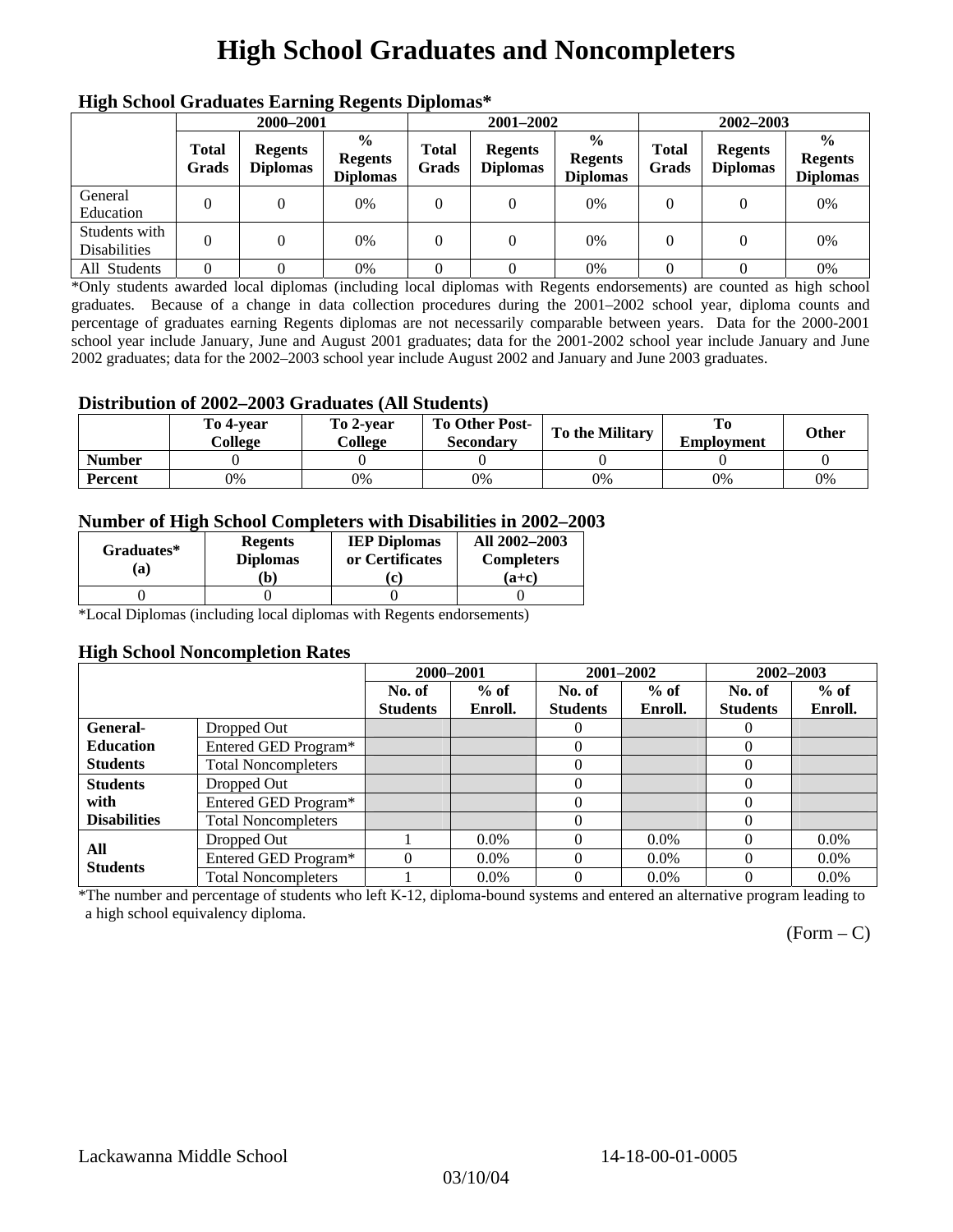# **Career Development and Occupational Studies (CDOS)**

## **Percentage of Students Documenting Self- and Career-Awareness Information and Career Exploration Activities, K–3**

| <b>Grades</b> | 2000-01 | $2001 - 02$ | $2002 - 03$ |
|---------------|---------|-------------|-------------|
| K–1           |         | $0\%$       | $0\%$       |
|               |         | $0\%$       | $0\%$       |

## **Students Developing a Career Plan, 4–12**

| <b>Grades</b> |                                      | $2000 - 01$ | $2001 - 02$ | $2002 - 03$ |
|---------------|--------------------------------------|-------------|-------------|-------------|
| $4 - 5$       | Number of General-Education Students |             | 0           | $\theta$    |
|               | Number of Students with Disabilities |             | $\theta$    | $\Omega$    |
|               | Number of All Students               |             | $\Omega$    | $\Omega$    |
|               | Percent of Enrollment                |             | $0\%$       | $0\%$       |
| $6 - 8$       | Number of General-Education Students |             | 0           | 0           |
|               | Number of Students with Disabilities |             | $\Omega$    | $\Omega$    |
|               | Number of All Students               |             | $\Omega$    | $\Omega$    |
|               | Percent of Enrollment                |             | $0\%$       | 0%          |
|               | Number of General-Education Students |             | 0           | $\Omega$    |
| $9 - 12$      | Number of Students with Disabilities |             | 0           | $\Omega$    |
|               | Number of All Students               |             | $\theta$    | $\Omega$    |
|               | Percent of Enrollment                |             | 0%          | 0%          |

# **Second Language Proficiency Examinations**

### **General-Education Students**

| <b>Test</b> | 2000-2001         |           |            | 2001–2002 | 2002-2003         |           |
|-------------|-------------------|-----------|------------|-----------|-------------------|-----------|
|             | <b>No. Tested</b> | % Passing | No. Tested | % Passing | <b>No. Tested</b> | % Passing |
| French      |                   | 0%        |            | $0\%$     |                   | 0%        |
| German      |                   | 0%        |            | 0%        |                   | 0%        |
| Italian     |                   | 0%        |            | 0%        |                   | 0%        |
| Latin       |                   | 0%        |            | 0%        |                   | 0%        |
| Spanish     |                   | 0%        |            | 0%        |                   | 0%        |

### **Students with Disabilities**

| <b>Test</b> | 2000-2001         |           |            | 2001-2002 | 2002-2003         |           |  |
|-------------|-------------------|-----------|------------|-----------|-------------------|-----------|--|
|             | <b>No. Tested</b> | % Passing | No. Tested | % Passing | <b>No. Tested</b> | % Passing |  |
| French      |                   | 0%        |            | 0%        |                   | 0%        |  |
| German      |                   | 0%        |            | 0%        |                   | 0%        |  |
| Italian     |                   | 0%        |            | 0%        |                   | 0%        |  |
| Latin       |                   | 0%        |            | $0\%$     |                   | 0%        |  |
| Spanish     |                   | 0%        |            | 0%        |                   | 0%        |  |

 <sup>(</sup>Form-D)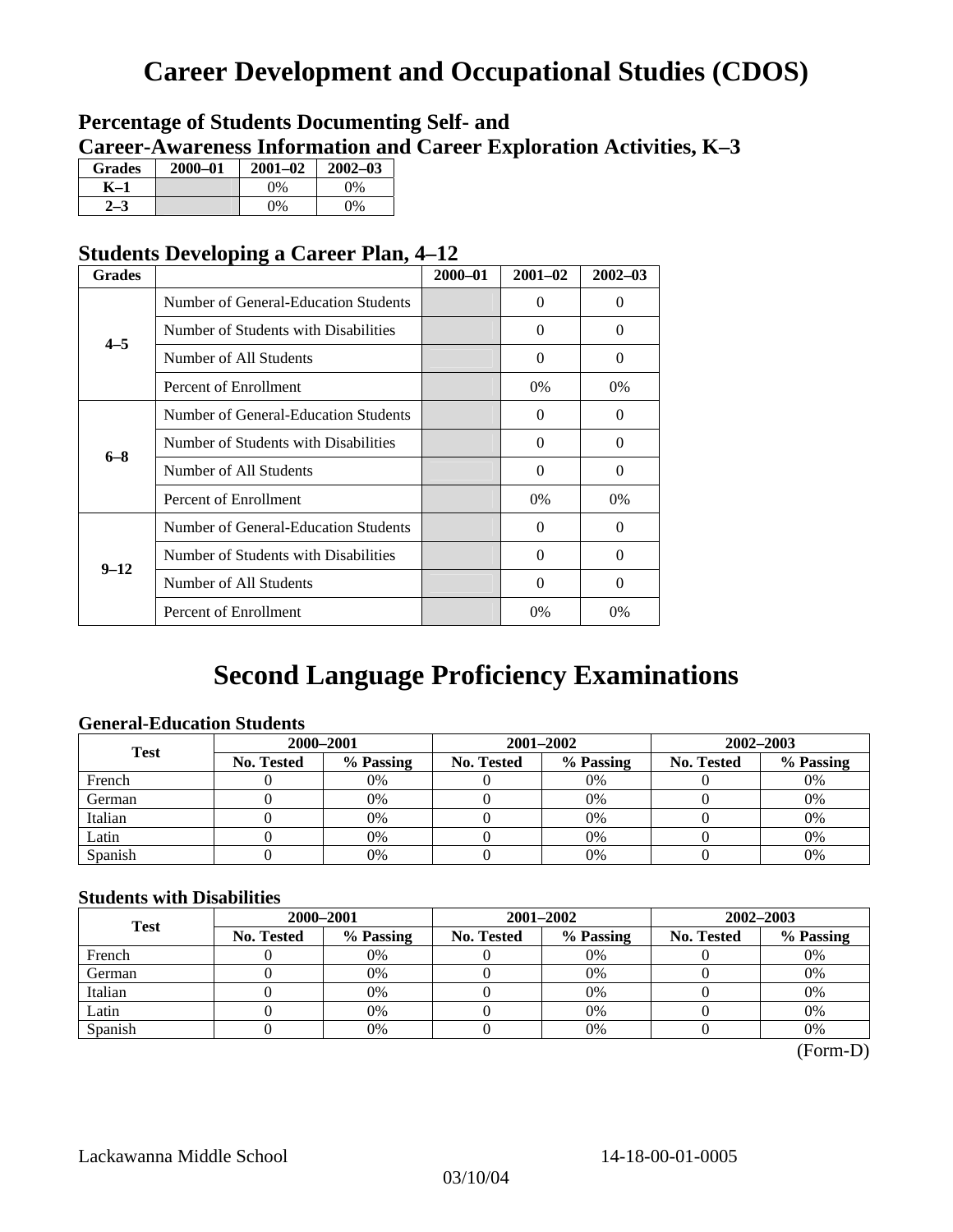# **Regents Examinations**

|                                                               | 8°-<br><b>All Students</b>                                |                  |                  |                  | <b>Students with Disabilities</b> |                  |  |
|---------------------------------------------------------------|-----------------------------------------------------------|------------------|------------------|------------------|-----------------------------------|------------------|--|
|                                                               | 2001                                                      | 2002             | 2003             | 2001             | 2002                              | 2003             |  |
|                                                               | Living Environment (first administered June 2001)         |                  |                  |                  |                                   |                  |  |
| Number Tested                                                 | $\mathbf{0}$                                              |                  | $\mathbf{0}$     | $\boldsymbol{0}$ | $\boldsymbol{0}$                  | $\boldsymbol{0}$ |  |
| Number Scoring 55-100                                         | $\overline{0}$                                            | #                | $\overline{0}$   | $\overline{0}$   | $\overline{0}$                    | $\theta$         |  |
| Number Scoring 65-100                                         | $\mathbf{0}$                                              | #                | $\mathbf{0}$     | $\overline{0}$   | $\overline{0}$                    | $\mathbf{0}$     |  |
| Number Scoring 85-100                                         | $\mathbf{0}$                                              | $\#$             | $\boldsymbol{0}$ | $\boldsymbol{0}$ | $\mathbf{0}$                      | $\boldsymbol{0}$ |  |
| Percentage of Tested Scoring 55-100                           | 0%                                                        | $\#$             | 0%               | 0%               | 0%                                | 0%               |  |
| Percentage of Tested Scoring 65-100                           | 0%                                                        | $\#$             | 0%               | 0%               | 0%                                | 0%               |  |
| Percentage of Tested Scoring 85-100                           | 0%                                                        | #                | 0%               | 0%               | 0%                                | 0%               |  |
| Physical Setting/Earth Science (first administered June 2001) |                                                           |                  |                  |                  |                                   |                  |  |
| Number Tested                                                 | $\mathbf{0}$                                              | $\boldsymbol{0}$ | $\boldsymbol{0}$ | $\overline{0}$   | $\boldsymbol{0}$                  | $\mathbf{0}$     |  |
| Number Scoring 55-100                                         | $\overline{0}$                                            | $\overline{0}$   | $\overline{0}$   | $\overline{0}$   | $\overline{0}$                    | $\overline{0}$   |  |
| Number Scoring 65-100                                         | $\overline{0}$                                            | $\overline{0}$   | $\overline{0}$   | $\overline{0}$   | $\overline{0}$                    | $\overline{0}$   |  |
| Number Scoring 85-100                                         | $\mathbf{0}$                                              | $\overline{0}$   | $\mathbf{0}$     | $\overline{0}$   | $\mathbf{0}$                      | $\boldsymbol{0}$ |  |
| Percentage of Tested Scoring 55-100                           | 0%                                                        | 0%               | 0%               | 0%               | 0%                                | 0%               |  |
| Percentage of Tested Scoring 65-100                           | 0%                                                        | 0%               | 0%               | 0%               | 0%                                | 0%               |  |
| Percentage of Tested Scoring 85-100                           | 0%                                                        | 0%               | 0%               | 0%               | 0%                                | 0%               |  |
|                                                               | Physical Setting/Chemistry (first administered June 2002) |                  |                  |                  |                                   |                  |  |
| Number Tested                                                 |                                                           | $\mathbf{0}$     | $\mathbf{0}$     |                  | $\theta$                          | $\theta$         |  |
| Number Scoring 55-100                                         |                                                           | $\overline{0}$   | $\mathbf{0}$     |                  | $\theta$                          | $\overline{0}$   |  |
| Number Scoring 65-100                                         |                                                           | $\theta$         | $\Omega$         |                  | $\theta$                          | $\theta$         |  |
| Number Scoring 85-100                                         |                                                           | $\overline{0}$   | $\mathbf{0}$     |                  | $\overline{0}$                    | $\overline{0}$   |  |
| Percentage of Tested Scoring 55-100                           |                                                           | 0%               | 0%               |                  | 0%                                | 0%               |  |
| Percentage of Tested Scoring 65-100                           |                                                           | 0%               | 0%               |                  | 0%                                | 0%               |  |
| Percentage of Tested Scoring 85-100                           |                                                           | 0%               | 0%               |                  | 0%                                | 0%               |  |
| Physical Setting/Physics (first administered June 2002)*      |                                                           |                  |                  |                  |                                   |                  |  |
| Number Tested                                                 |                                                           |                  |                  |                  |                                   |                  |  |
| Number Scoring 55-100                                         |                                                           |                  |                  |                  |                                   |                  |  |
| Number Scoring 65-100                                         |                                                           |                  |                  |                  |                                   |                  |  |
| Number Scoring 85-100                                         |                                                           |                  |                  |                  |                                   |                  |  |
| Percentage of Tested Scoring 55-100                           |                                                           |                  |                  |                  |                                   |                  |  |
| Percentage of Tested Scoring 65-100                           |                                                           |                  |                  |                  |                                   |                  |  |
| Percentage of Tested Scoring 85-100                           |                                                           |                  |                  |                  |                                   |                  |  |

\* Physical Setting/Physics results are not included in the report card because the Department is issuing a new conversion chart for this assessment. Data currently available to the Department are based on the original conversion chart for the assessment.

 $(Form - G)$